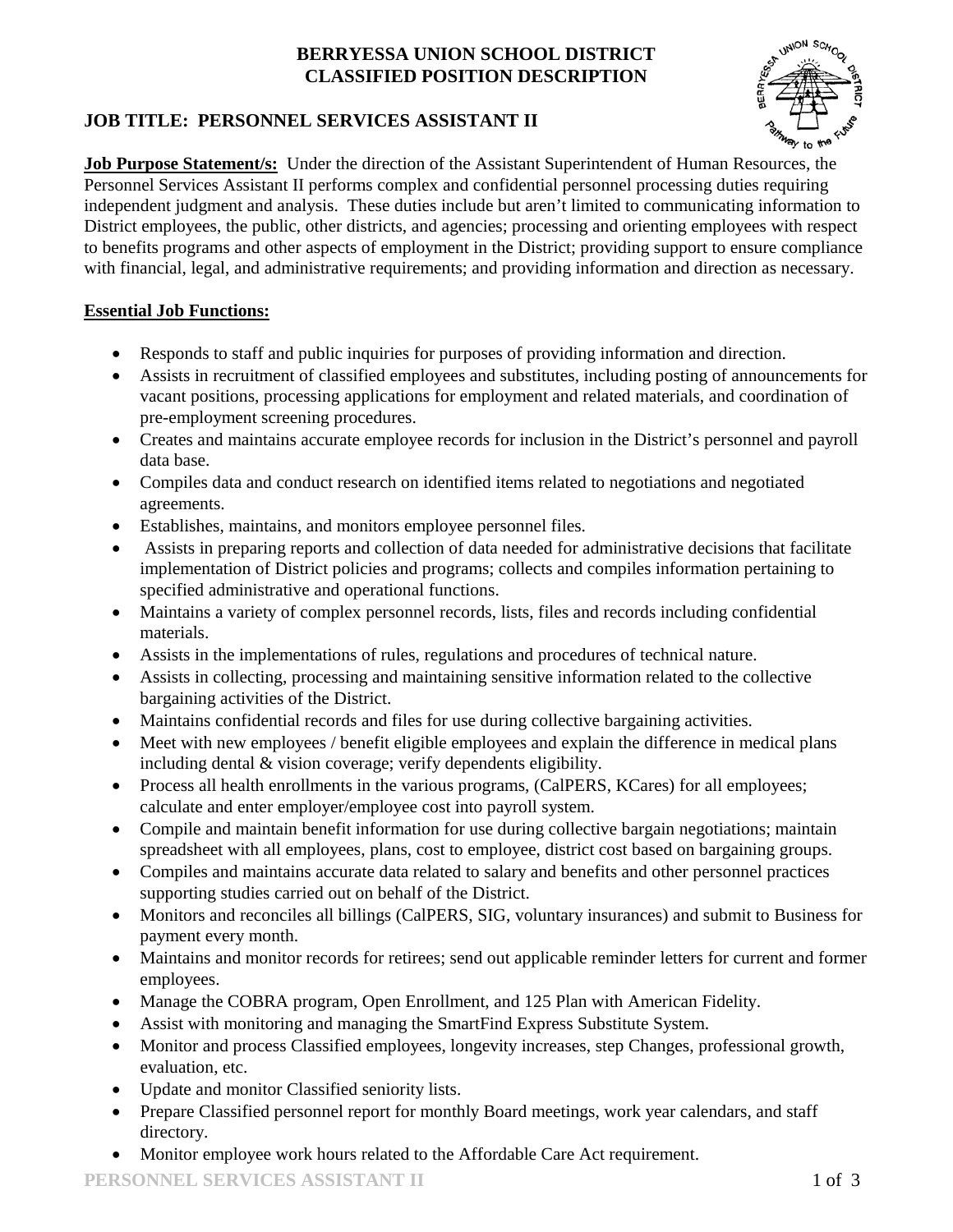### **BERRYESSA UNION SCHOOL DISTRICT CLASSIFIED POSITION DESCRIPTION**



## **JOB TITLE: PERSONNEL SERVICES ASSISTANT II**

- Assist in maintaining and updating the Personnel Services Division's component of the District's website, including the posting of updated policies and regulations, position descriptions, and other pertinent information supporting the personnel functions of the District under direction.
- Attends workshops and conferences for the purpose of ongoing training for improvement of professional knowledge and skills.
- Attends and participates in meetings as appropriate.
- Represents the Personnel Services Division as necessary and various meetings.
- Performs other duties as assigned.

### **Job Requirements - Qualifications:**

*To perform this job successfully, an individual must be able to perform each essential duty satisfactorily. The requirements listed below are representative of the knowledge, skill, and/or ability required. Reasonable accommodations may be made to enable individuals with disabilities to perform the essential functions.*

#### **Education and Experience Requirements:**

- High School diploma or equivalent.
- Must have experience with diverse student and community populations.
- Prior job related experience with increasing responsibility.

### **Knowledge & Abilities:**

#### **KNOWLEDGE OF:**

- Telephone techniques and etiquette.
- Correct English usage, grammar, spelling, punctuation and vocabulary.
- Interpersonal skills using tact, patience and courtesy.
- Skills to operate standard office equipment including use of District identified computer applications; use English in both written and verbal form; use correct spelling, grammar and punctuation.
- Knowledge of basic accounting principles, standard office equipment, computer software applications to complete essential job functions.
- Modern data management, storage and retrieval systems.
- Effective communication and public and human relations strategies, methods and techniques.

## **ABILITY TO:**

- Abilities to interpret and apply District policies, laws, rules, and regulations.
- Assess priority situations and implement appropriate activities without direction.
- Plan, organize, direct and manage office systems.
- Analyze organizational problems, develop alternative solutions and make/recommend sound and timely decisions.
- Work independently with little direction.
- Meet schedules and timelines.
- Operate a computer terminal to enter data, maintain records and generate reports, compose and edit letters.
- Establish and maintain cooperative working relationships.
- Maintain confidentiality of records and privileged information.